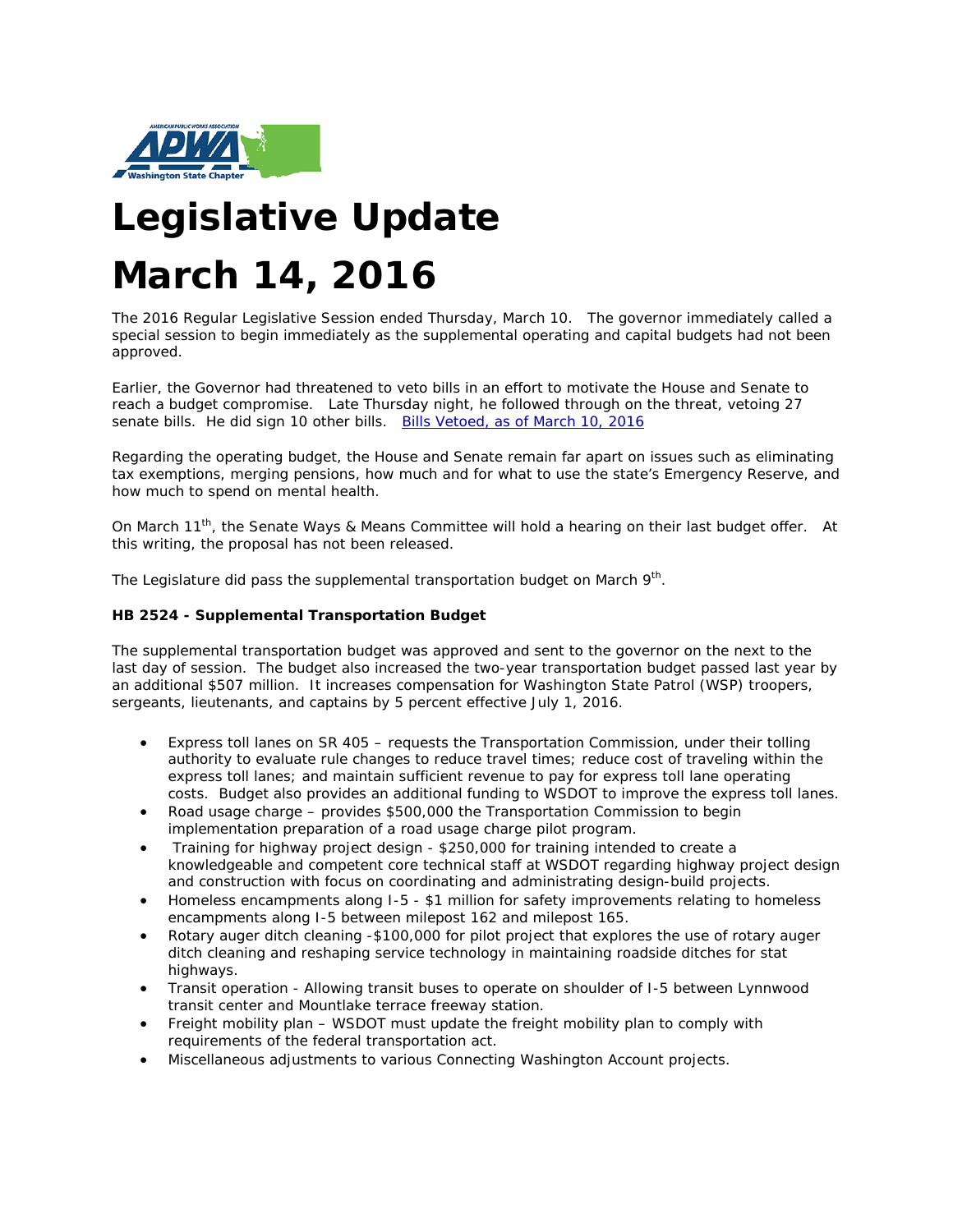# **March 7, 2016**

The Legislature finished with floor action on March 4<sup>th</sup>, however, budget negotiations continue. While the supplemental transportation budget negotiation is expected to be resolved, both the capital and operating budget negotiations are having a tougher time. In the House, there are whispers that this Legislature could end the session without reaching a compromise on either. In the Senate, lobbyists are spreading rumors of a special session.

Concerning issues of interest to the Washington Chapter of the APWA:

#### **The capital budget negotiations regarding the Model Toxic Control Act (MCTA)**

**funding**. While both the House and the Senate have cut the public participation grants, the House did not provide specifics on how to address the MTCA revenue shortfall. It is assumed this means that the Department of Ecology would make those decisions.

The Senate supplemental capital budget makes a myriad of cuts:

- Stormwater Financial Assistance Program: Cuts \$39.1 million for stormwater projects. Cuts \$2.9 million for stormwater capacity grants.
- Remedial Action Grants (Toxic Cleanups): Small increase of \$250,000
- Coordinated Prevention Grants: Cuts \$3.8 million
- Eastern WA Clean Sites Initiative (Toxic cleanups): Cuts \$4 million
- Clean-up Toxic Sites Puget Sound: Cuts \$13.5 million
- Centennial Clean Water Grant program: \$2.5 million increase

Some of those cuts are to reappropriation funding and thus impact projects which were already in process.

**Municipal Research Service Center.** The Senate operating budget proposal cuts \$2.8 million that funds the MRSC. This is just one of the cuts that separate the House and Senate budget proposals, which are about half a billion dollars apart.

The Legislators have until March 10<sup>th</sup> to sort this out.

### **February 29, 2016**

This week is will determine the fate of those bills still alive this session. The Legislature will start floor action and the deadline to pass bills originating from the other chamber is Friday. The remainder of the 2016 session will be used for budget negotiations and bill reconciliation – whether to concur or not concur with House amendments to Senate bills and vice versa. The session is scheduled to end March  $10^{th}$ .

Last week was dominated by the various supplemental budgets: operating, capital and transportation. Both chambers spent the week unveiling their proposals, amending the bills and passing their budgets. The House and Senate transportation budgets are similar and it should not take much time to reach a compromise. The capital budgets are different in that the House spent \$17.4 million on local projects. The operating budgets are the most dissimilar.

The House spent \$414 million on policy level increases and \$219 on maintenance level costs. The House partially offset these increases with \$167 million in policy savings and \$318 from the budget stabilization account (the rainy day fund). The House net spending increase over last year's budget is \$248 million.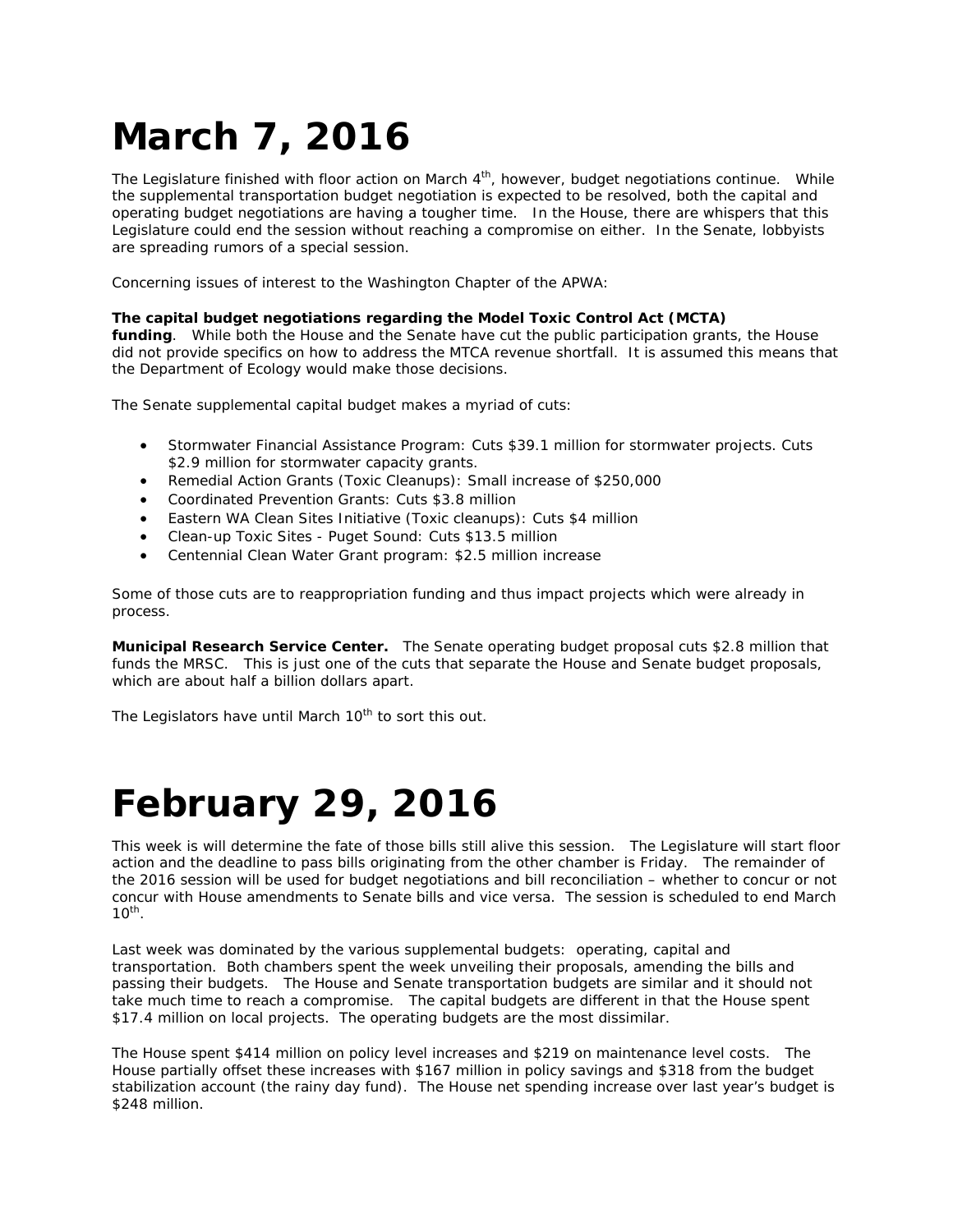The Senate had \$237 million in policy level increases and \$168 in maintenance level costs. The Senate offset that total increase with \$356 million in policy level decreases (cuts). Some of those cuts are of particular interest to APWA members:

- Model Toxic Control (MTCA) programs: \$15.7 million. The reductions include public participation grants, stormwater capacity grants, and grants to local government for shoreline management plan updates.
- Municipal Research Service Center \$2.8 million. The state funding for the MRSC is eliminated.

The net spending increase for the Senate proposal is \$49 million – less than the maintenance level of last year's budget.

### **February 16, 2016**

### *The Legislature Approaches its Next Cutoff Date*

The House and Senate have until February  $17<sup>th</sup>$  to pass bills to the other chamber. Starting Wednesday, the various policy committees start up again – holding hearings on the bills from the other chamber. They have only 9 days to do this before the next bill cutoff.

During this time, the state's fiscal forecast will be released, and the supplemental budget proposals, both operating and capital, will be unveiled. There are several issues that must be addressed by these budget proposals: first, in the capital budget, what cuts must be made to cover the shortfall in the model toxic control act account, and second, in the operating budget, how to address the higherthan-anticipated Medicaid costs projected at hundreds of millions of dollars over the next four years.

A few bills of interest:

**SB 6287**: Concerning the definition of hydraulic project in relation to the hydraulic project approval permits. **This bill is awaiting a Senate floor vote, which must happen prior to the February 17th cutoff.**

**HB 2046**: A definition of streams under SMA is established to mean naturally occurring bodies of periodic or continuously flowing water contained within a channel. Streams do not include the following:

- artificially constructed waterbodies, including irrigation, return flow, and stock watering channels;
- hydroelectric canals;
- drainage ditches; or
- natural channels or swales that would normally be dry, but for the presence of irrigation and irrigation return water.

#### **This bill is awaiting a Senate floor vote, which must happen prior to the February 17th cutoff.**

**HB 2933** and **SB 6393**, concerning small works rosters, raise the limit for small works from 300 to 500 thousand dollars. **Both bills await floor votes in their respective chambers.**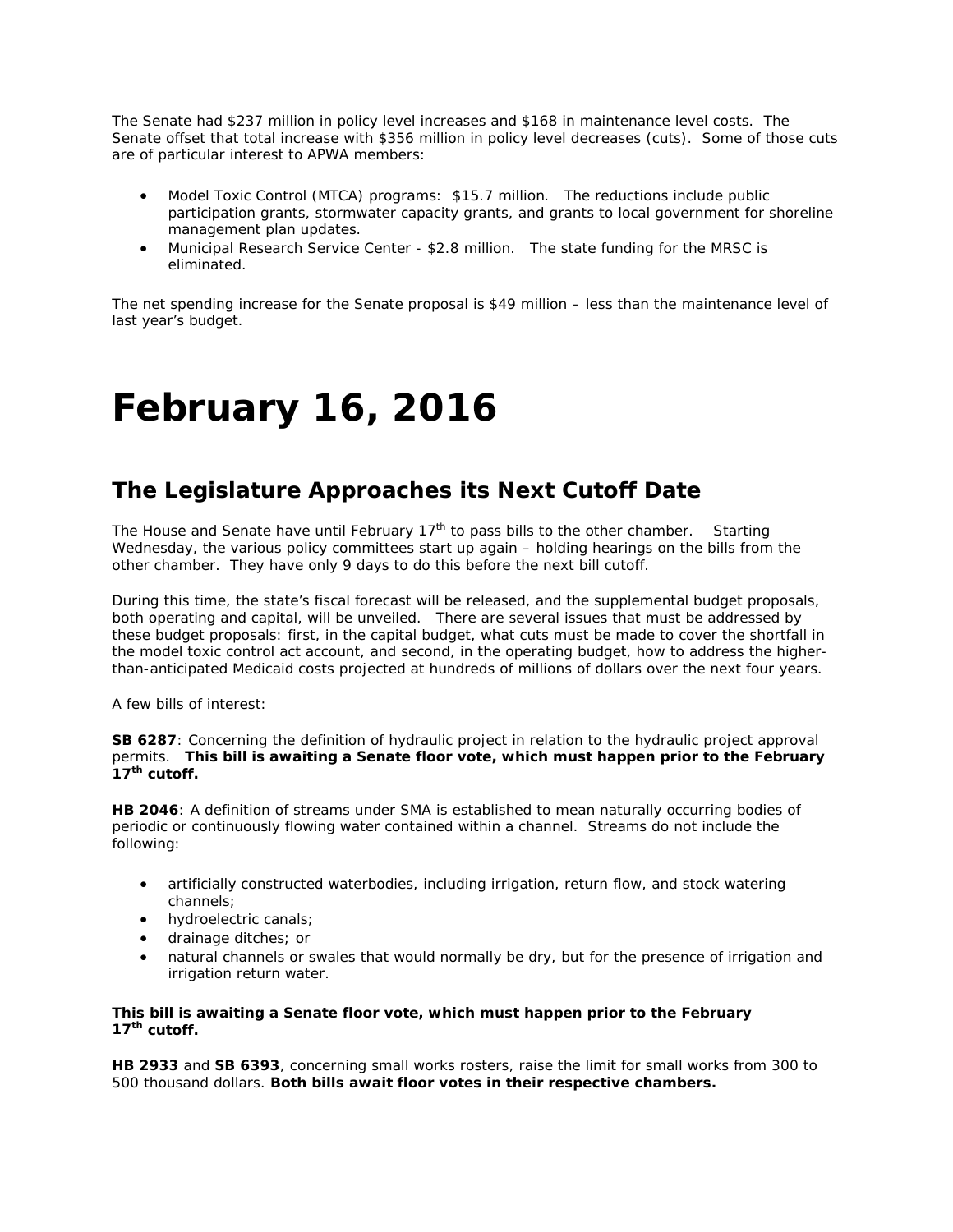# **February 8, 2016**

The 2016 session will reach its halfway mark on Tuesday. That is also the bill deadline for the fiscal committees, February 9th. The policy committee deadline was last Friday, February 5<sup>th</sup>. Thus, there are two kinds of bills now: those that are still viable and the dead ones. As the session progresses the former will shrink and the latter will grow.

#### **Still alive:**

**SHB 2486** - Updating specified environmental statutes of the department of ecology to improve efficiency and provide for increased flexibility for local governments.

**SHB 2590/6314** - Concerning county road administration and maintenance.

**HB 2816** - Increasing the rate of sales and use tax that may be imposed by a transportation benefit district.

**HB 2933** - Concerning small works rosters, addresses utilization of minority and women's owned contractors on contracts with state agencies and educational institutions. The bill also raises the limit for small works from 300 to 500 thousand dollars, and raises the limited public works process from 35 to 150 thousand dollars.

**SB 6287** - Concerning the definition of hydraulic project in relation to the hydraulic project approval permits.

**SB 6316** - Concerning designated disaster area financing.

**SB 6363** - Concerning the design and construction of certain transportation facilities adjacent to or across a river or waterway.

**SB 6393** - Concerns small works rosters. Like HB 2933, the bill also raises the limit for small works from 300 to 500 thousand dollars, and raises the limited public works process from 35 to 150 thousand dollars.

#### **Dead bills**:

**HB 2818** – Covered load bill.

**HB 2454** – Private road maintenance bill.

Last Friday, the Senate voted to not confirm WSDOT Secretary Lynn Peterson. At this time, it is unknown who the acting secretary will be.

### **February 1, 2016**

This the final week for the substantive committees to vote on their own bills. Bill tracking lists will start shrinking from this point forward as bills start to die. Most committees will stop holding hearings on bills by mid-week and focus solely on voting bills out of committee. Here are those bills of interest to APWA that do have hearings as we approach the February 5 bill cutoff.

- **HB 2816** Increasing the rate of sales and use tax that may be imposed by a transportation benefit district. 2/4 hrg. House Trans
- **SB 6316** Concerning designated disaster area financing. 2/2 hrg. Senate Gov Ops
- **SB 6525** Concerning the state building code council. 2/2 hrg. Senate Gov Ops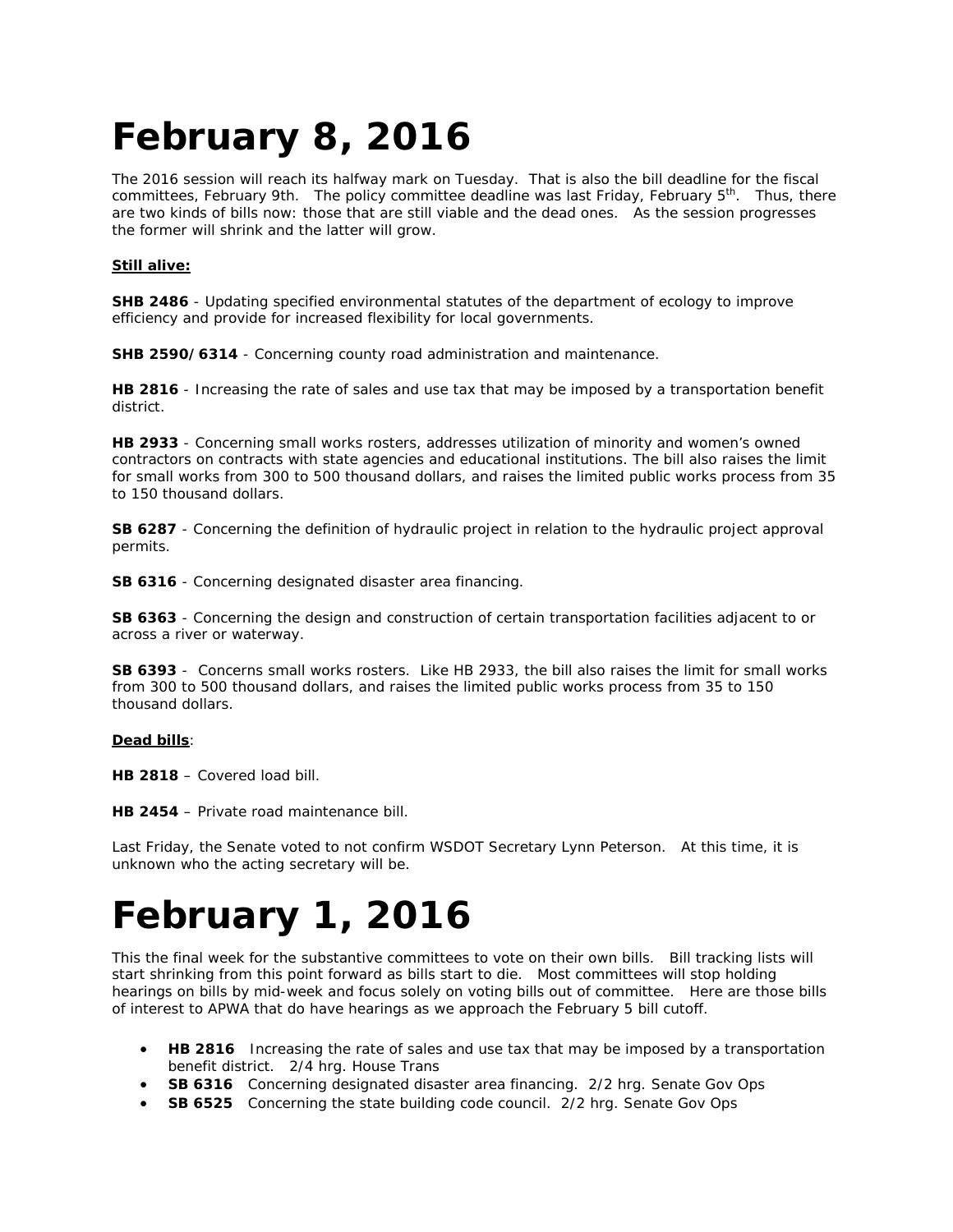• **SB 6570** Prioritizing the expenditure of funds associated with the model toxics control act for the cleanup of toxic pollution. 2/2 hrg. Senate Energy, Enviro

Here are the remaining bill deadlines:

| February 5,<br>2016  | Last day to read in committee reports (pass bills out of committee and read them into the record on the fl<br>origin, except House fiscal committees and Senate Ways & Means and Transportation committees.                                       |  |
|----------------------|---------------------------------------------------------------------------------------------------------------------------------------------------------------------------------------------------------------------------------------------------|--|
| February 9,<br>2016  | Last day to read in committee reports (pass bills out of committee and read them into the record on the fl<br>fiscal committees and Senate Ways & Means and Transportation committees in house of origin.                                         |  |
| February 17,<br>2016 | Last day to consider (pass) bills in house of origin (5 p.m.).                                                                                                                                                                                    |  |
| February 26,<br>2016 | Last day to read in committee reports (pass bills out of committee and read them into the record on the fl<br>opposite house, except House fiscal committees and Senate Ways & Means and Transportation committe                                  |  |
| February 29,<br>2016 | Last day to read in opposite house committee reports (pass bills out of committee and read them into the<br>floor) from House fiscal committees and Senate Ways & Means and Transportation committees.                                            |  |
| March 4,<br>2016*    | Last day to consider (pass) opposite house bills (5 p.m.) (except initiatives and alternatives to initiatives, bu<br>matters necessary to implement budgets, differences between the houses, and matters incident to the inte<br>of the session). |  |
| March 10,<br>2016    | Last day allowed for regular session under state constitution.                                                                                                                                                                                    |  |
|                      |                                                                                                                                                                                                                                                   |  |

\* After the 54th day, only initiatives, alternatives to initiatives, budgets and matters necessary to implement budgets, matte state revenue, messages pertaining to amendments, differences between the houses, and matters incident to the interim an session may be considered.

# **January 25, 2016**

The biggest updates of week two of the session did not involve any legislation. The Senate Rules Committee approved issuing subpoenas on records related to the Department of Corrections premature prisoner release error. Tim Eyman's Initiative 1366 was ruled unconstitutional by a King County court yesterday. And the Secretary of State certified for the November election Carbon WA's Initiative 732; the legislature may, though likely will not, provide an alternative measure for the voters' consideration.

Bills of interest that will heard in week three include:

• HB 2590 – Concerning county road administration and maintenance. 1/27 H. Local Gov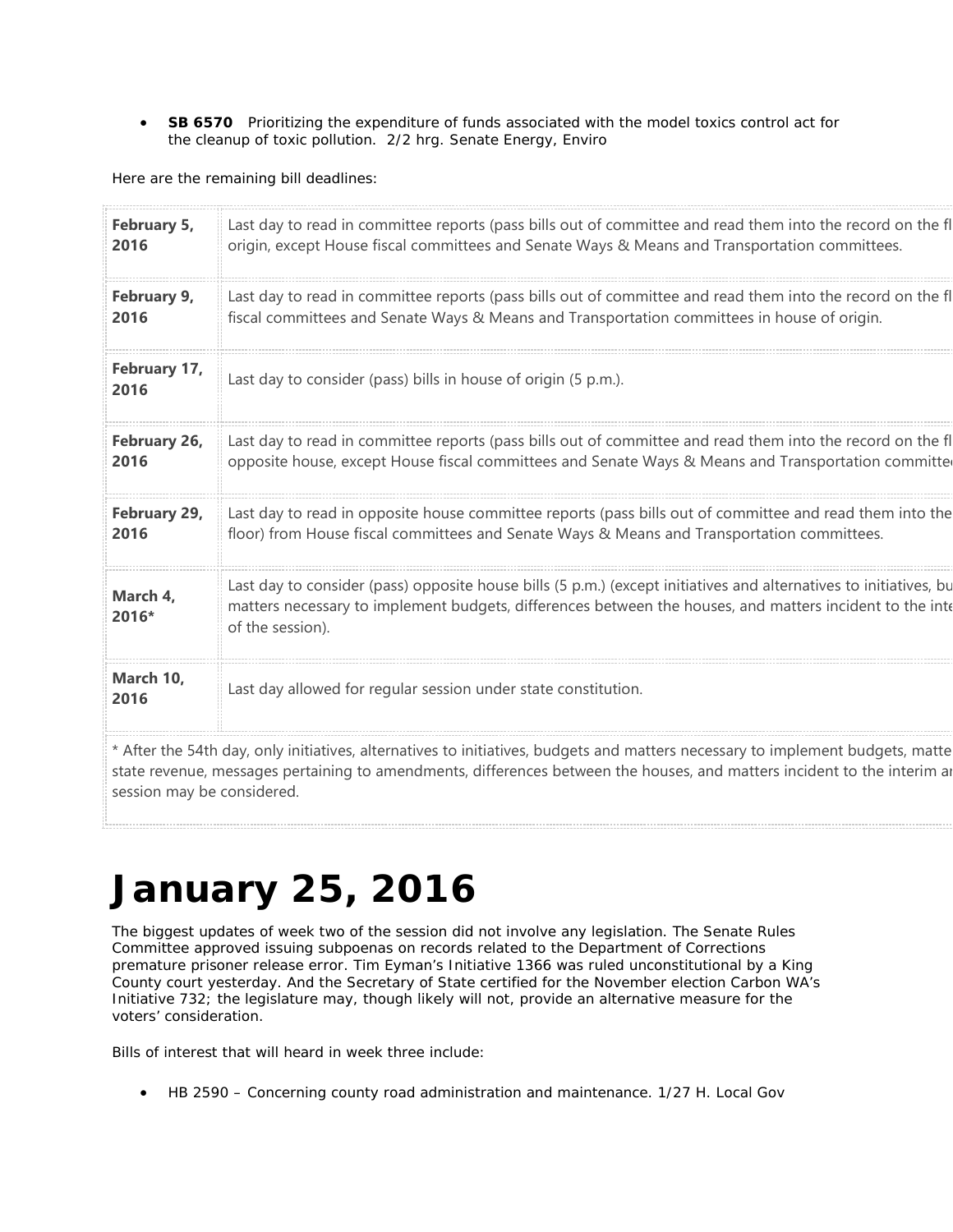- HB 2611 Concerning vehicle weight limits for the movement of agricultural commodities. 1/28 H Trans
- HB 2720 Water pollutions act scope. 1/28 H. Enviro
- SB 6175 Concerning watershed management actions by watershed improvement districts
- SB 6287 Concerning the design and construction of certain transportation facilities adjacent to or across a river or waterway. 1/26 S Trans
- SB 6393 Modifying and updating small works roster construction and limited public works requirements. 1/27 – S Comm & Labor

The first bill deadline, February  $5<sup>th</sup>$ , is coming soon – substantive policy bills must be heard and passed from their committee of origin by that date. After that, the pace of session will pick up considerably.

### **January 19, 2016**

Week one of the 2016 legislative session is complete, and both the House and the Senate finished the week with hearings on the Governor's proposed supplemental capital budget. During the 2014 session, the Legislature did not pass a supplemental capital budget. Yet, with the damage from the wildfires and the need to address federal pressure to create more mental health facilities, most expect a capital budget bill to pass.

#### Capital Budget:

HB 2380/SB 6201: In section 1005 of the Governor's proposal the Department of Commerce is appropriated funds (\$5 million) for short-term loans and grants to local governments in presidentially declared disaster areas. APWA supports this proposal.

#### Climate change bills:

SB 6173 would prohibit rules and policies that limit greenhouse gas emissions. SB 6306 would create a fossil fuel carbon pollution tax. 25% of the money raised be spent on public works projects that reduce storm water impacts from existing infrastructure and development, and another 25% of the funds would be spent on WSDOT fish barrier correction projects. Both SB 6173 and SB 6306 are scheduled for a hearing on January 21<sup>st</sup> in the Senate Energy and Environment Committee.

Another hearing of interest during week two includes a hearing on SB 6168, which would remove drainage ditches from the definition of fish and wildlife habitat conservation areas as set forth in the definition of "critical areas

# **January 11, 2016**

The first week of a legislative session is usually light, and committee hearings are mostly works sessions on the Governor's budget proposals or hearings on the various interim task force reports submitted during the Fall. Yet, there are few hearings of interest to APWA.

- On Monday, the House Transportation Committee will hold a work session on the Governor's proposed supplemental transportation budget and a committee primer on the federal transportation funding bill, the Fixing America's Surface Transportation (FAST) Act.
- On Wednesday, the House Local Government Committee will hold a hearing on HB 1802, which allows counties to use permit fees to fund long-range planning costs.
- On Thursday, the Senate Government Operations & Security Committee will hear SB 6147, a bill that addresses water-sewer districts, and The House Transportation Committee will hold work session on this interim's Road Usage Charge Report.